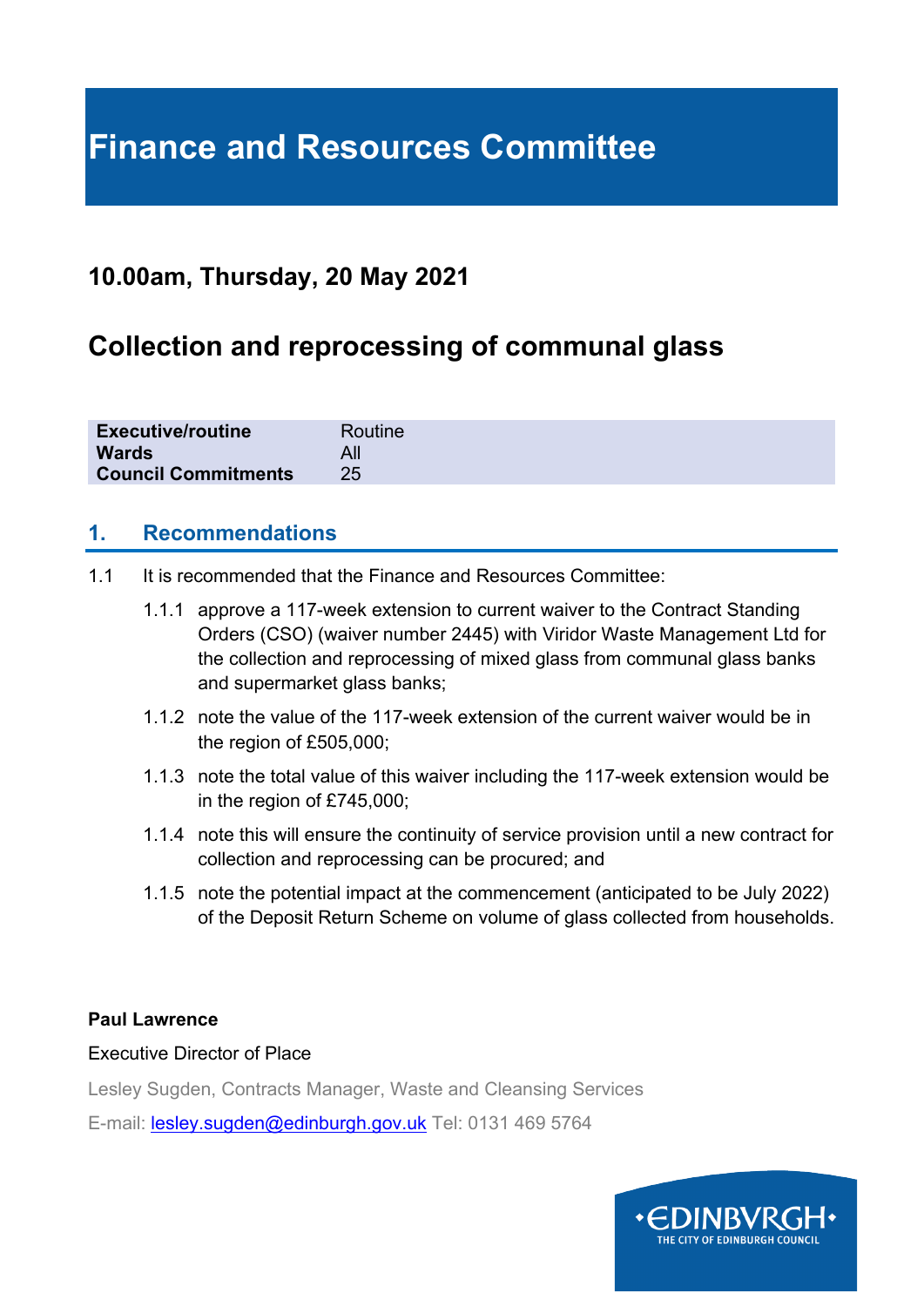**Report**

# **Collection and reprocessing of communal glass**

#### **2. Executive Summary**

- 2.1 This report seeks approval for a 117-week extension to the current Contract Standing Orders (CSO) waiver (2445) with Viridor Waste Management Ltd for the collection and reprocessing of mixed glass from communal glass banks and supermarket glass banks. This new arrangement will be subject to updated contract Terms and Conditions and a revised performance management framework for Viridor Waste Management Ltd.
- 2.2 The current CSO waiver for the collection and reprocessing of communal glass expired on 1 May 2021. The waiver was previously approved via Delegated Authority for the period September 2020-May 2021 to allow time for an options appraisal of the service.
- 2.3 An options appraisal was conducted to investigate the opportunity to bring the collection of communal glass bins 'in house'. This entailed a routing exercise to ascertain how many vehicles and staff would be needed to service the bins in house.
- 2.4 The outcome of this appraisal identified that there would be no cost savings and there were Transfer of Undertakings (Protection of Employment) (TUPE) implications for City of Edinburgh Council if the service was to be delivered inhouse. On that basis, it is recommended that the Council should continue to use an external contractor to deliver this service, and, as such it is necessary to extend the current CSO waiver until the Deposit Return Scheme (DRS) is in place and a future contract specification can be fully designed.

#### **3. Background**

- 3.1 The Council has a statutory obligation under Section 45 of the Environmental Protection Act 1990 to provide a collection and disposal service for domestic waste generated by residents. In addition, the Council has three Household Waste Recycling Centres (HWRCs) where residents can deposit recyclable and residual domestic waste.
- 3.2 The Waste (Scotland Regulations) 2012, require the Council to provide segregated collection services for a number of materials including glass.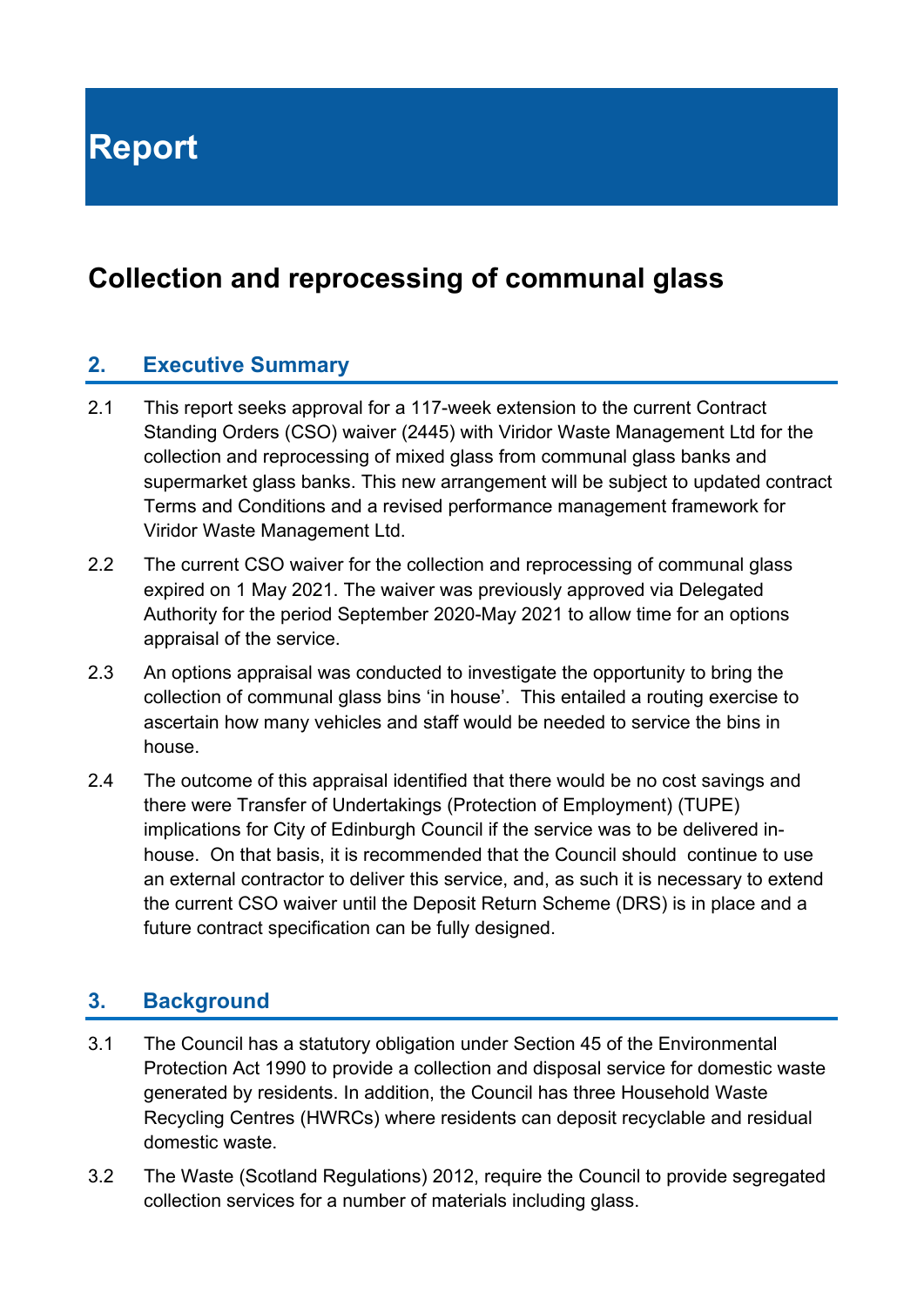- 3.3 The contract with Viridor Waste Management Ltd expired in May 2020 and was extended via CSO waiver until 1 May 2021 to allow time for an options appraisal to be carried out into bringing the collection of communal glass 'in-house'.
- 3.4 At the point in which the previous CSO waiver was extended it was anticipated the Scottish Government's DRS would be introduced around July 2021. However, due to COVID-19 the implementation has been delayed until July 2022 at the earliest.
- 3.5 The outcome of the appraisal has been completed and the conclusion reached that there would be no savings to be made by collecting glass 'in-house'.
- 3.6 The options appraisal also identified there would be TUPE implications for Viridor Waste Management Ltd staff currently working on this contract. This would result in an increase in staff numbers for the Waste and Cleansing service with potential future redundancy risks depending on the impact of DRS.

#### **4. Main report**

- 4.1 The contract for the collection and reprocessing of glass from communal glass banks was awarded to Viridor Waste Management Ltd in 2016. The contract was for two years with the option of two one-year extensions. The contract expired in May 2020.
- 4.2 CSO waiver 2445 was approved under Delegated Authority by the Executive Director of Place in September 2020, for a period of seven months and estimated value of £240,000.
- 4.3 An options appraisal was conducted during this period to identify savings by terminating the outsourcing of the collection of communal glass and bringing the service 'in-house'.
- 4.4 The option appraisal has concluded that there are no savings associated with bringing this service 'in-house'.
- 4.5 The operational cost of bringing the service in house was estimated to be at least £270,000 per annum based on two vehicles.
- 4.6 There were also TUPE implications for the Council, with at least four members of the contractor's staff potentially transferring over to the Council. This would increase the size of the existing workforce at an additional cost of at least £112,000 per annum.
- 4.7 The rollout of the new communal bin service commences in Summer 2021. As part of the new service 2,000 additional communal glass bins will be introduced.
- 4.8 The rollout of additional bins will lead to more vehicles and staff being needed to service them. It is essential that the impact of these additional bins on tonnages and collection resources is understood in order to design a future contract specification.
- 4.9 The current arrangement with Viridor Waste Management Ltd is based on tonnes collected, not the number of vehicles used to collect the glass or the number of bins.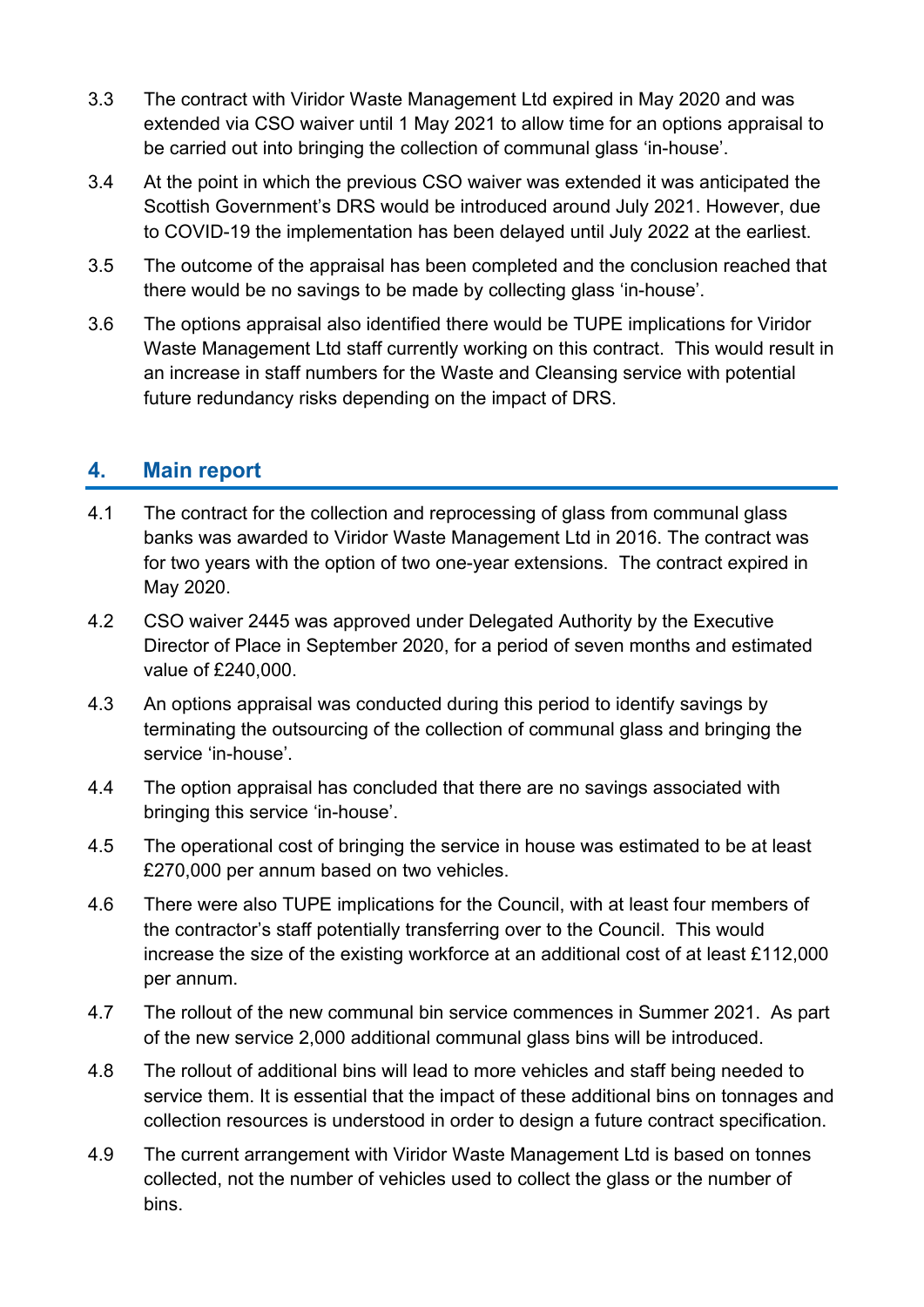- 4.10 Revised Terms and Conditions will be issued to the contractor on approval of the recommended Contract Standing Orders waiver. The revised Terms and Conditions will include a suite of Key Performance Indicators (KPIs) aimed at improving performance, with a focus on festive collections, which historically have been problematic.
- 4.11 Monthly contract meetings will be held to address any performance issues and improve the quality of the service.
- 4.12 Household waste and recycling collections are subject to a number of live policy changes at a national level which collectively have implications for how these collections, including glass collections, will be shaped going forward.
- 4.13 The introduction of the DRS, planned for July 2022, could have a significant impact on the tonnages the Council collects at the kerbside and communal glass bins.
- 4.14 Zero Waste Scotland estimate that up to 90% of glass containers will be covered by the DRS and that 90% of this will be diverted from household waste streams as a result of the DRS (i.e. 81% overall) although there is some concern that this may prove optimistic.
- 4.15 In addition, the development of revised extended producer responsibility legislation for packaging waste has significant implications for how the Council's waste collection services will be funded and how these will be delivered. This will result in the producers of the waste (manufacturers, importers and retailers) being required to pay most or all of the costs of collecting and managing these materials. These costs are likely to be subject to quality and performance standards which may require current collection systems to be reshaped.
- 4.16 The implementation of changes to the Waste Framework Directive is expected to still apply in the UK and may extend the range of materials collected at the kerbside.
- 4.17 There is significant uncertainty around the timing and detail of these changes at the current time, and the impact these will have on glass collections specifically. It is likely that dry mixed recycling collections could be phased out across the UK and replaced with separate collections of paper/cardboard, and cans, plastics and drinks cartons ("mixed containers" or "MPT").
- 4.18 Once these legislative changes are introduced, it could potentially be possible or appropriate to move to collecting glass jars and the remaining glass bottles alongside the mixed containers stream, but it is also possible that glass may need to remain as a stand-alone stream to avoid cross contamination of the other materials with broken glass.

### **5. Next Steps**

5.1 Subject to approval of this waiver, a contract will be put in place and enhanced contract management arrangements will be implemented.